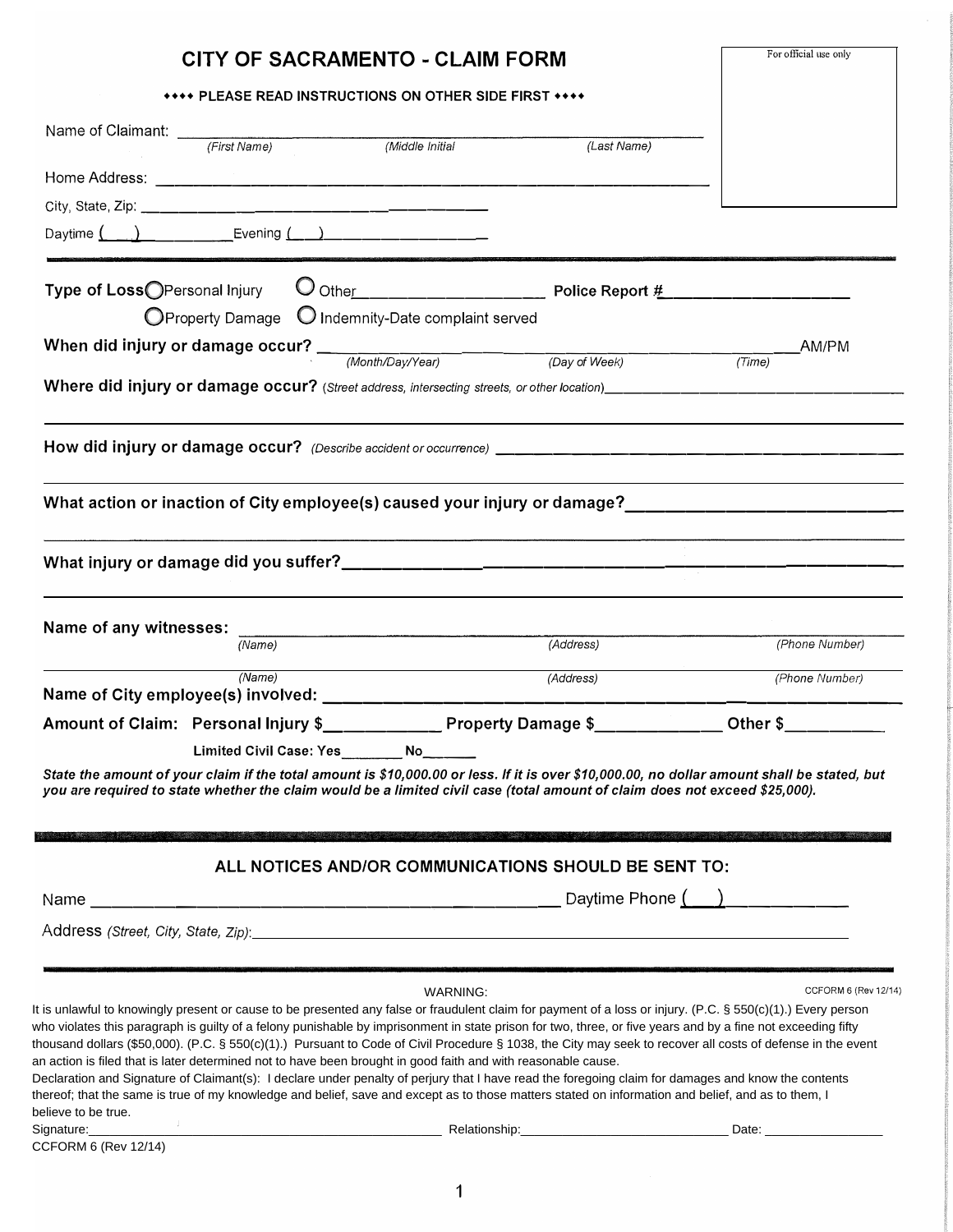You are required by law to provide the information requested on page 1 in order to comply with Government Code § 910 and § 910.2. Additionally, in order to conduct a timely investigation the City of Sacramento requests that you provide additional information:

| 3. Claimant's Driver's License Number and State: _______________________________                                                                                                    |  |  |  |
|-------------------------------------------------------------------------------------------------------------------------------------------------------------------------------------|--|--|--|
| 4. Are you a Medicare Beneficiary?       Yes<br><b>INo</b>                                                                                                                          |  |  |  |
|                                                                                                                                                                                     |  |  |  |
| 6. If the claim involves a motor vehicle incident, please provide the following information:                                                                                        |  |  |  |
|                                                                                                                                                                                     |  |  |  |
|                                                                                                                                                                                     |  |  |  |
|                                                                                                                                                                                     |  |  |  |
| Claimant's Vehicle Year/Make/Model_____________________License Plate No. _____________                                                                                              |  |  |  |
| Please check here if there was no insurance coverage in effect at the time of the incident.<br>(Please attach any repair bills, estimates, and photographs of your vehicle damage.) |  |  |  |
|                                                                                                                                                                                     |  |  |  |

7. If this claim involves medical treatment for a claimed injury, please provide the name, address and telephone number of any doctors, hospitals or other medical providers (e.g. chiropractors, physical therapists, acupuncturists, etc.) providing treatment. (Government Code § 985).

8. Additionally, please provide the name, address and telephone number of any insurance company (or other similar entity), which has or is expected to make payments to you or any medical provider on your behalf as a result of your claimed injuries (e.g., Medi-Cal, unemployment insurance, disability insurance, etc.). (Government § 985(c).) \_\_\_\_\_\_\_\_\_\_\_\_\_\_\_\_\_

\_\_\_\_\_\_\_\_\_\_\_\_\_\_\_\_\_\_\_\_\_\_\_\_\_\_\_\_\_\_\_\_\_\_\_\_\_\_\_\_\_\_\_\_\_\_\_\_\_\_\_\_\_\_\_\_\_\_\_\_\_\_\_\_\_\_\_\_\_\_\_\_\_\_\_\_\_\_\_\_

\_\_\_\_\_\_\_\_\_\_\_\_\_\_\_\_\_\_\_\_\_\_\_\_\_\_\_\_\_\_\_\_\_\_\_\_\_\_\_\_\_\_\_\_\_\_\_\_\_\_\_\_\_\_\_\_\_\_\_\_\_\_\_\_\_\_\_\_\_\_\_\_\_\_\_\_\_\_\_\_\_ \_\_\_\_\_\_\_\_\_\_\_\_\_\_\_\_\_\_\_\_\_\_\_\_\_\_\_\_\_\_\_\_\_\_\_\_\_\_\_\_\_\_\_\_\_\_\_\_\_\_\_\_\_\_\_\_\_\_\_\_\_\_\_\_\_\_\_\_\_\_\_\_\_\_\_\_\_\_\_\_\_